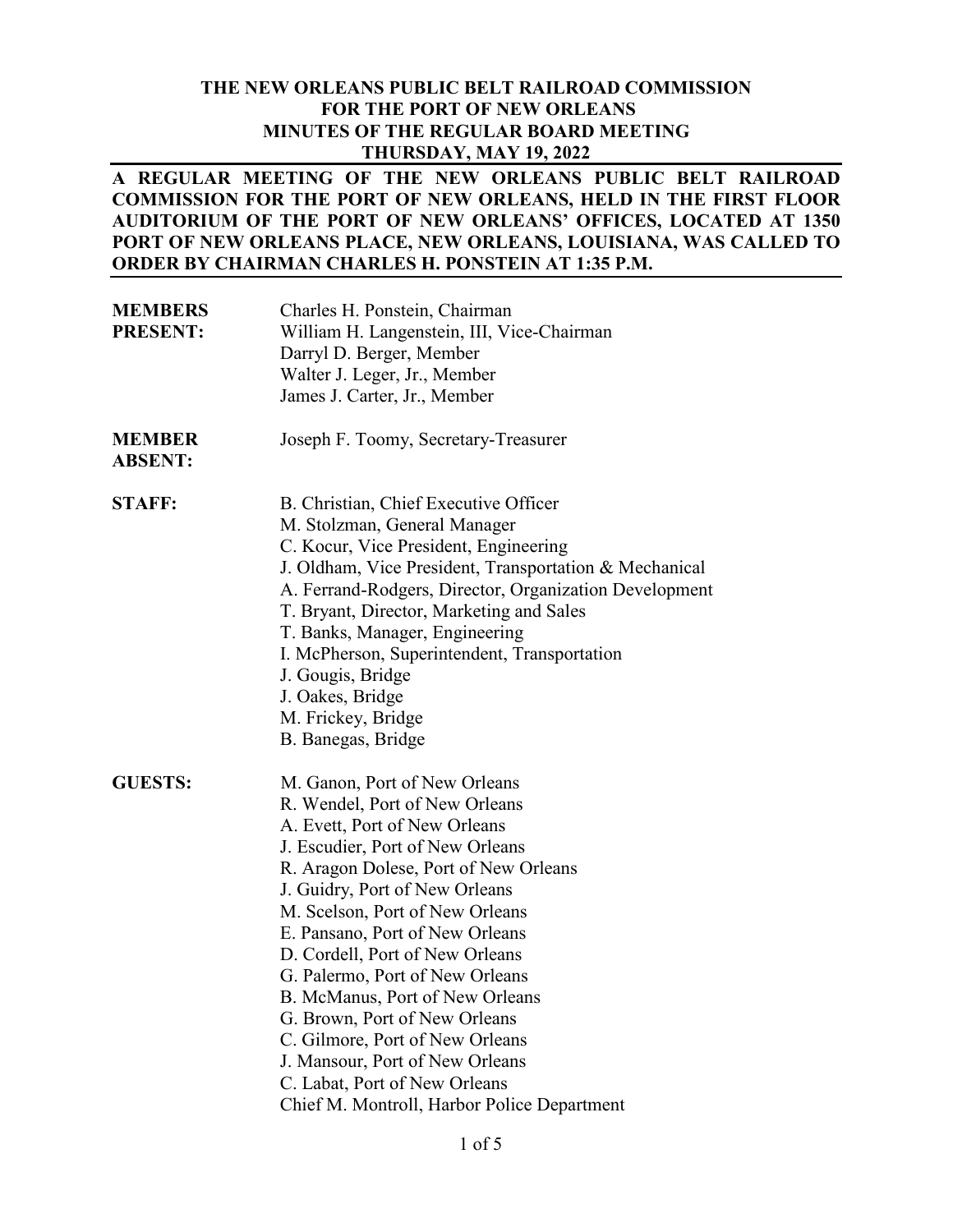C. Alfonso, Port of New Orleans K. Howells, Port of New Orleans H. Horan, Port of New Orleans K. Barnes, Port of New Orleans A. McKnight, Port of New Orleans R. Williams, II, Port of New Orleans A. Madere, Port of New Orleans M. Singley, Port of New Orleans J. Fields, Public Affairs C. Hammond, ILA J. Allen, Coastal Cargo S. Williams, Loyola University T. Wells, Waldemar S. Nelson, Co.

### **I. Roll Call & Determination of Quorum**

Following a roll call, Chairman Ponstein confirmed a quorum and called the meeting to order at 1:35 p.m.

### **II. Pledge of Allegiance**

Chairman Ponstein led the Pledge of Allegiance.

### **III. Approval of Meeting Minutes for April 2022**

Chairman Ponstein called for a motion to approve the public meeting minutes for April 2022, as previously circulated.

Commissioner Langenstein moved to approve the minutes and Commissioner Leger seconded. **MOTION CARRIED UNANIMOUSLY**

### **IV. Public Comment**

Chairman Ponstein asked Ms. Singley to provide an overview of the Commission's process for submitting public comment. Chairman Ponstein called for any agenda-related or general public comments, but there were none.

### **V. Actions Items:**

#### **A. Acceptance of the Financial Statement for April 2022**

Mr. Wendel presented the Commission's April financial statement, a copy of which is made a part of these minutes. He provided an overview of the monthly and fiscal year-todate revenues and expenses for the period ending April 30, 2022. He reported that April operating revenues were strong with switching numbers \$434,000 over budget and car shop revenue remaining above expectations. The total operating revenue was \$426,000 over budget for the month and now \$1.7 million above the year to date projections. Labor expenses were in line with the budget but bridge related maintenance projects resulted in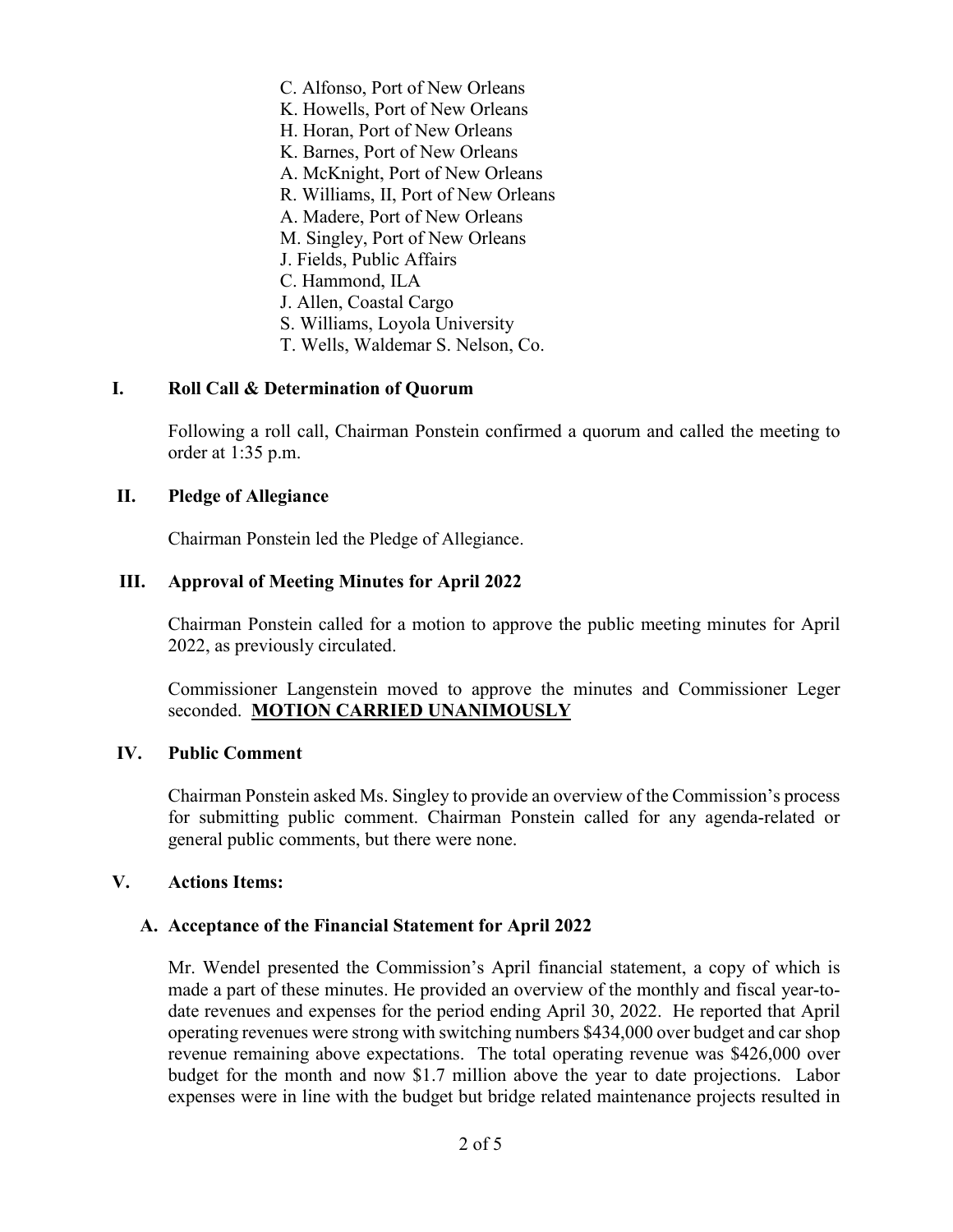higher than expected operating expenses for the month. The overall operating income was still \$257,000 over budget for the month and more than \$2 million over last year at this time.

Commissioner Leger moved to accept the financial statement and Commissioner Berger seconded. **MOTION CARRIED UNANIMOUSLY**

# **B. Consider Approval of a Resolution Awarding a Contract to Southern Tire Mart, LLC for Tires and Tire Related Services for a Period of One Year with Two One-Year Renewal Options, at Cost Not to Exceed \$150,000 for the Full Contract Term.**

Mr. Oldham presented and recommended approval of the resolution. The scope of this contract includes the purchase of tires and tire related services for an initial term of one (1) year with two (2) one-year renewal options not to exceed \$50,000 per year. The funding for this contract is included in the Commission's Operating Budget.

Commissioner Carter moved to approve the resolution and Commissioner Leger seconded. **MOTION CARRIED UNANIMOUSLY**

# **C. Consider Approval of a Resolution Authorizing the Chief Executive Officer to Enter into a Contract with Mesalain Consulting Group LLC, to Provide Janitorial Services for a Period of One Year with Two One-Year Renewal Options, at Cost Not to Exceed \$156,000 for the Full Contract Term.**

Mr. Kocur presented and recommended approval of the resolution. Mesalain Consulting Group LLC was the sole proposer for this contract to provide janitorial services for an initial term of one (1) year with two (2) one-year renewal options, at a cost not to exceed \$52,000 per year. Funding for this contract is included in the Commission's Operating Budget.

Commission Leger asked for clarifications on the cost of the full contract term. Mr. Kocur stated that the total amount is predicated on the renewal of the contract at the end of each term.

Commissioner Langenstein moved to approve the resolution and Commissioner Berger seconded. **MOTION CARRIED UNANIMOUSLY**

## **D. Consider Approval of a Resolution Authorizing the Chief Executive Officer to Amend the Agreement with McCord Tie and Timber, Inc., for the As-Needed Purchase and Delivery of Cross Ties and Switch Ties, to Increase the Not-to-Exceed Cost for the Full Contract Term.**

Ms. Kocur presented and recommended approval of the resolution. The Commission entered into an agreement with McCord Tie and Timber, Inc., in August of 2019, for the as-needed purchase and delivery of cross ties and switch ties for a not-to-exceed amount of \$600,000 for the full contract term. The Agreement was for a term of one (1) year with two (2) one-year renewal options. The Commission exercised its first renewal option in October 2020. Due to several large capital projects and an increase in maintenance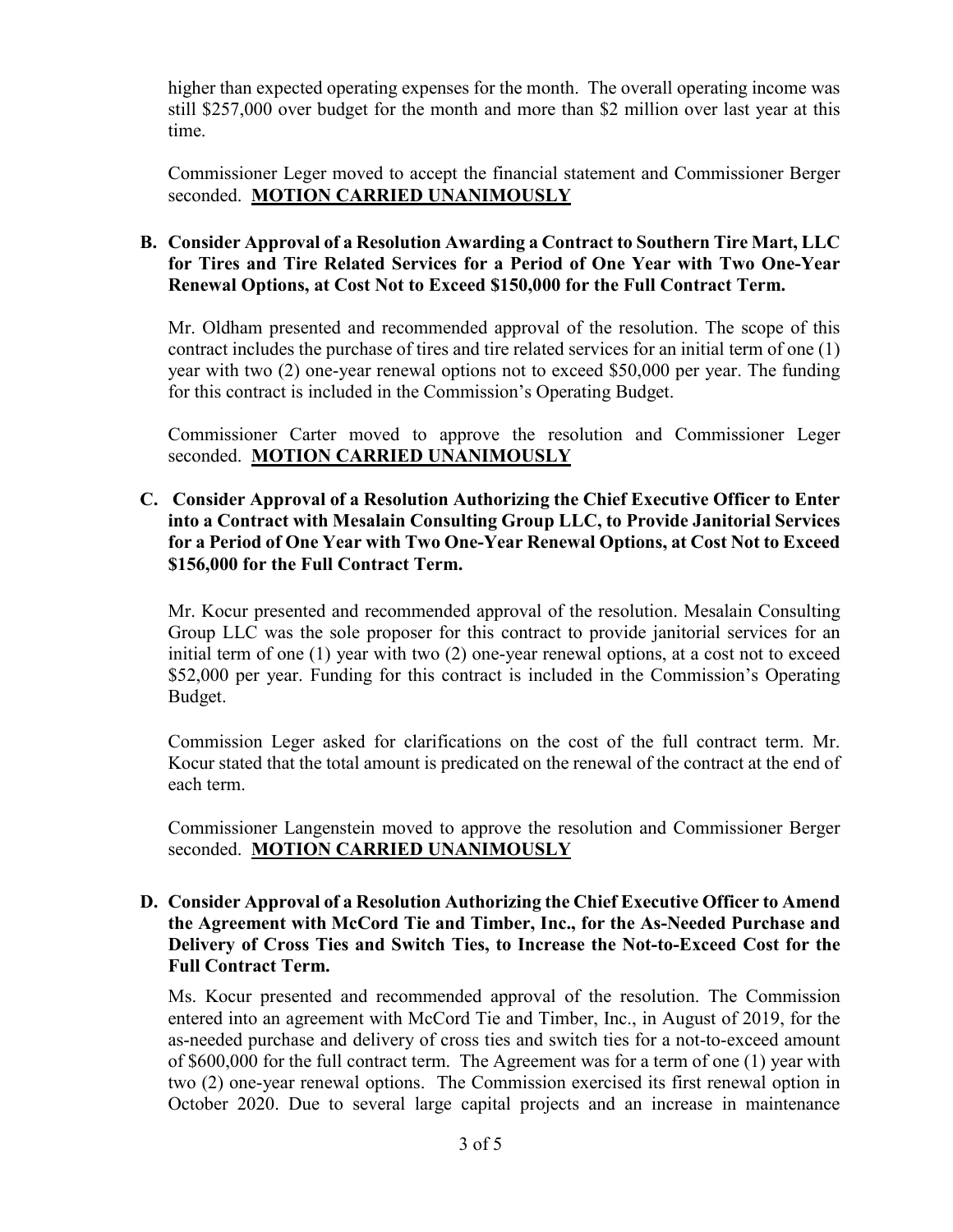productivity, the Board authorized an amendment to the agreement in June of 2021, to increase the not-to-exceed amount to \$1,364,000. The Board exercised its second and final option on October 2021. However, due to the recent increase in maintenance productivity, the not-to-exceed threshold will be met before the end of the full contract term. Consequently, staff recommends increasing the not-to-exceed costs by \$654,497.15 and amending the total not-to-exceed amount for the full contract term to \$2,018,497.15. Funding for this amendment is included in the Commission's Operating Budget and Capital Maintenance. A percentage of the costs for these materials are reimbursable by certain Class I railroads.

Commissioner Langenstein inquired about the timing of the contract and commented on the magnitude of the increase in tie replacement activity. Mr. Kocur stated that the 2022 spending numbers cover the current calendar year and added that, after approval of the amendment, an order of over 200,000 ties would be placed.

Commissioner Ponstein asked if obtaining timber supplies is still an issue and Mr. Kocur responded that it is no longer a concern.

Commissioner Berger moved to approve the resolution and Commissioner Leger seconded. **MOTION CARRIED UNANIMOUSLY**

# **Consider Approval of a Motion to Amend the Agenda**

Mr. Escudier stated that, in the absence at the meeting of the Secretary-Treasurer, Joseph F. Toomy, and in accordance with the Open Meetings Law, a motion must be presented by the Commission to amend the published agenda in order to add an item authorizing the appointment of a temporary Secretary-Treasurer. After discussion, confirmation of a quorum by roll call, Chairman Ponstein opened the floor for public comments and called for a motion to approve the amendment of the May 19, 2022 agenda.

Commissioner Leger moved to approve the motion and Commissioner Carter seconded. **MOTION CARRIED UNANIMOUSLY**

**E. Consider Approval of a Resolution Authorizing the Chairman to Certify to the Appointment of and to Appoint Vice-Chairman William H. Langenstein, III as the Commission's Temporary Secretary-Treasurer for the Purpose of Certifying Any Actions Taken by Resolution at this Meeting in the Absence of Secretary-Treasurer Joseph F. Toomy.** 

Mr. Escudier presented and recommended approval of the resolution. He stated that, in the absence of the Commission's designated Secretary-Treasurer Joseph F. Toomy, this resolution authorizes the Chairman to appoint Vice-Chairman William H. Langenstein, III as the Commission's temporary Secretary-Treasurer, in order to certify any actions taken by resolution during today's meeting only. Vice-Chairman Langenstein accepted the appointment.

Chairman Ponstein opened the floor for public comments but there were none.